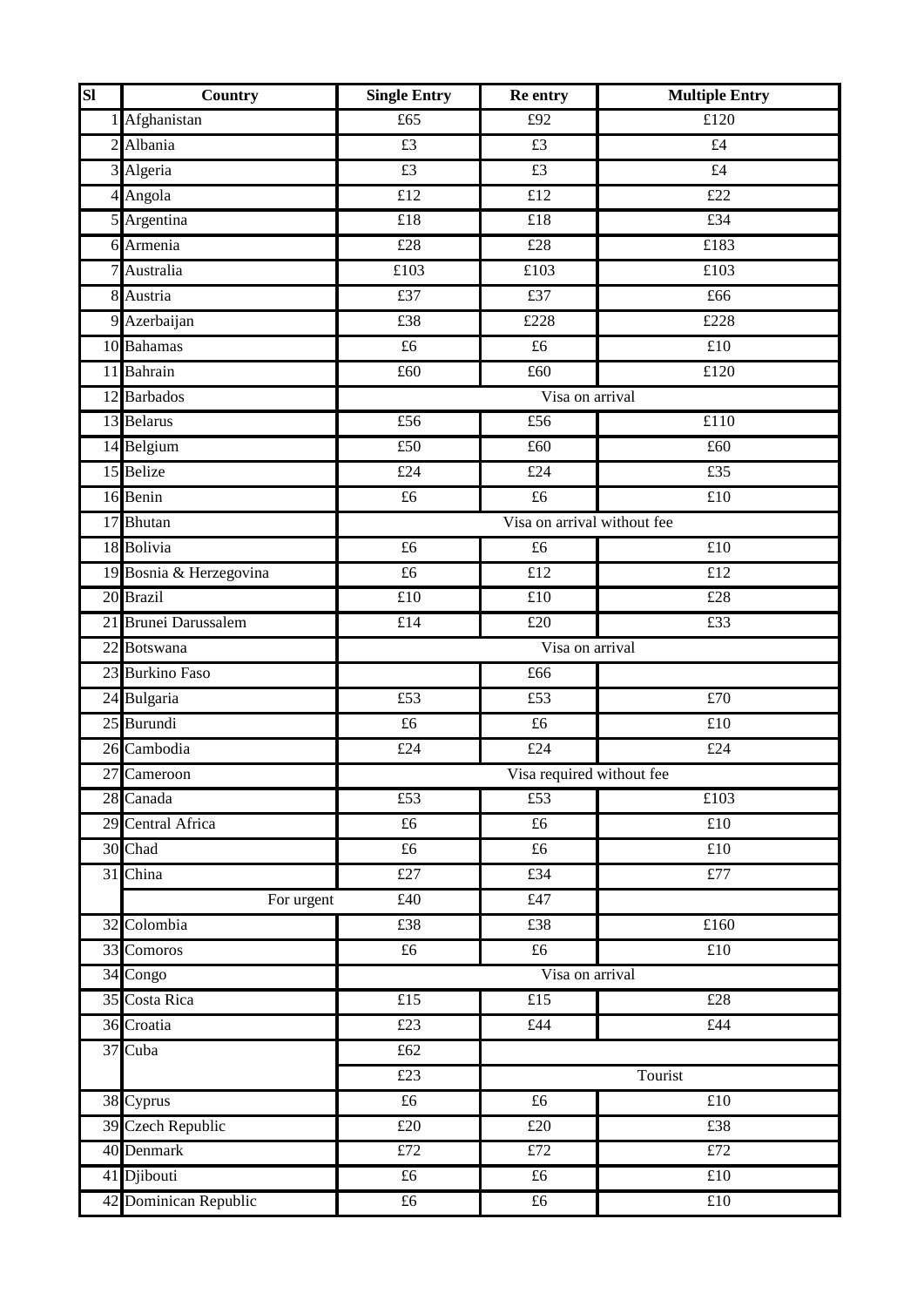| SI | <b>Country</b>     | <b>Single Entry</b>                 | Re entry                      | <b>Multiple Entry</b> |
|----|--------------------|-------------------------------------|-------------------------------|-----------------------|
|    | 43 DPR Korea       | £15                                 | £15                           | £15                   |
|    | 44 Egypt           | £28                                 | £28                           | £53                   |
|    | 45 El Salvador     | £6                                  | £6                            | £10                   |
|    | 46 Eritrea         | £34                                 |                               | £65                   |
|    | 47 Estonia         | $\overline{\text{£}10}$             | $\overline{\text{\pounds}10}$ | £19                   |
|    |                    | £19                                 | £19                           | Urgent                |
|    | 48 Ethiopia        | £9                                  | £9                            | £15                   |
|    | 49 France          | £60                                 | £60                           | £97                   |
|    | For urgent         | £96                                 | £96                           | £193                  |
|    | 50 Finland         | £72                                 | £72                           | £72                   |
|    | 51 Fiji            |                                     | Visa on arrival               |                       |
|    | 52 Gabon           | Visa on arrival                     |                               |                       |
|    | 53 Gambia          |                                     | Visa on arrival               |                       |
|    | 54 Ghana           | £47                                 | £47                           | £92                   |
|    | 55 Germany         | £60                                 | £60                           | £60                   |
|    | 56 Greece          | £60                                 | £60                           | £60                   |
|    | 57 Grenada         |                                     | Visa on arrival               |                       |
|    | 58 Guatemala       | $\overline{£13}$                    | $\overline{£13}$              | £24                   |
|    | 59 Guinea          |                                     | Visa on arrival               |                       |
|    | 60 Guinea Bissau   |                                     | Visa on arrival               |                       |
|    | 61 Guyana          | $\pounds 8$                         | $\pounds 8$                   | £14                   |
|    | 62 Honduras        | £13                                 | £13                           | £24                   |
|    | 63 Hong Kong (SAR) | £20                                 | £20                           | £20                   |
|    | For urgent         | £32                                 | £32                           | £32                   |
|    | 64 Hungary         | $\overline{£52}$                    | $\overline{£52}$              | £95                   |
|    | 65 Iceland         | $\overline{£72}$                    | $\overline{£72}$              | £72                   |
|    | 66 Indonesia       | £43                                 | $\overline{£47}$              | £92                   |
|    | 67 India           | Visa required without fee           |                               |                       |
|    | 68 Iran            | £28                                 | £34                           | £48                   |
|    | 69 Iraq            | £38                                 | £38                           | £38                   |
|    | 70 Ireland         |                                     | Visa on arrival               |                       |
|    | 71 Italy           | £60                                 | £60                           | £60                   |
|    | 72 Ivory Coast     | £24                                 | £24                           | £24                   |
|    | 73 Japan           |                                     | No fee on reciprocity         |                       |
|    | 74 Jordan          | £28                                 | £28                           | $\overline{£78}$      |
|    | 75 Kazakhstan      | $\overline{\text{\textsterling}65}$ | £128                          | £183                  |
|    | 76 Kenya           | £47                                 | £47                           | £47                   |
|    | 77 Kiribati        | £6                                  | £6                            | £10                   |
|    | 78 Korea Republic  | £29                                 | £29                           | £48                   |
|    | 79 Kuwait          | $\overline{£16}$                    | £30                           | £45                   |
|    | 80 Kyrgyzstan      | £65                                 | £128                          | £183                  |
|    | 81 Lao PDR         | £13                                 | £13                           | £23                   |
|    | 82 Latvia          | £19                                 | £19                           | £38                   |
|    | For urgent         | £38                                 | £38                           |                       |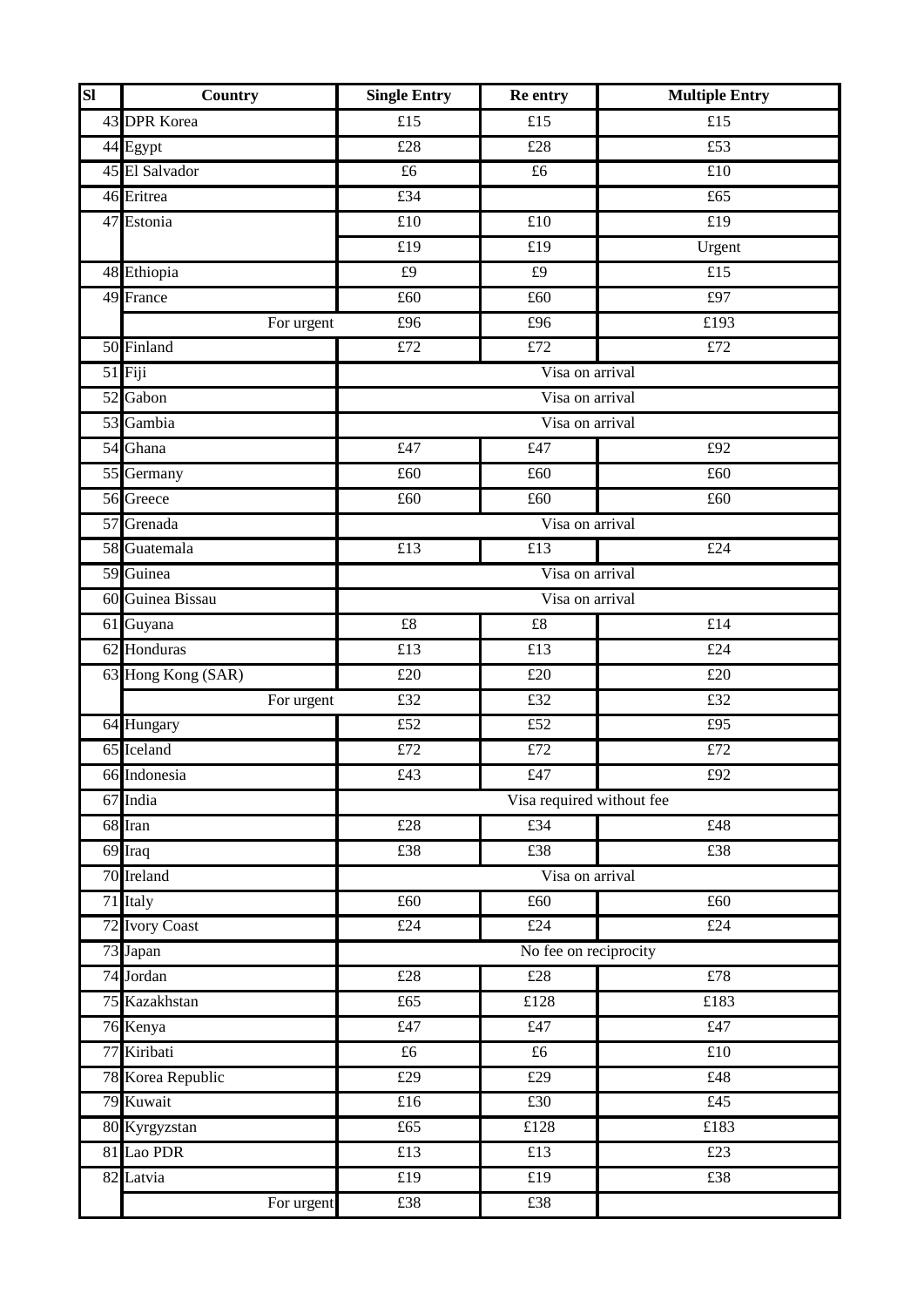| <b>SI</b> | Country              | <b>Single Entry</b>            | Re entry                  | <b>Multiple Entry</b> |
|-----------|----------------------|--------------------------------|---------------------------|-----------------------|
|           | 83 Lebanon           | £42                            |                           | £120                  |
|           | 84 Lesotho           |                                | No Visa Required          |                       |
|           | 85 Liberia           |                                | Visa required without fee |                       |
|           | 86 Libya             | £23                            | £126                      | £126                  |
|           | 87 Lithuania         | £19                            | £19                       | £56                   |
|           | For urgent           | £56                            | £56                       |                       |
|           | 88 Luxembourg        | £35                            | £35                       | £35                   |
|           | 89 Macao SAR         | $\overline{£13}$               | £22                       | £42                   |
|           | 90 Malagasy Republic | Visa required without fee      |                           |                       |
|           | 91 Malaysia          | £12.0                          | £12                       | £24                   |
|           | 92 Malawi            |                                | Visa on arrival           |                       |
|           | 93 Maldives          |                                | NVR for tourist           |                       |
|           | 94 Mali              | £12                            | £12                       | £23                   |
|           | 95 Malta             | £9                             | £9                        | £18                   |
|           | 96 Mauritania        |                                | Visa required without fee |                       |
|           | 97 Mauritius         | $\overline{£15}$               | $\overline{£15}$          | £28                   |
|           | 98 Mexico            | £34                            | £88                       | £88                   |
|           | 99 Moldova           | £24                            | £24                       | $\overline{t}47$      |
|           | 100 Mongolia         | $\overline{£45}$               | £66                       | £195                  |
|           | 101 Morocco          | £25                            |                           | £50                   |
|           | 102 Mozambique       | £24                            | £24                       | £47                   |
|           | 103 Myanmar          | £33                            | £65                       | £65                   |
|           | 104 Nepal            | £28                            | £52                       | £92                   |
|           |                      | Tourist                        |                           |                       |
|           |                      | $\overline{£15}$               |                           | £230                  |
|           |                      | Student                        |                           | 1 year                |
|           | 105 Netherlands      | £37                            | $\pounds 74$              | $\pounds 74$          |
|           | For urgent           | £74                            |                           |                       |
|           | 106 New Zealand      | $\overline{\text{\pounds}103}$ | £103                      | £103                  |
|           | 107 Nicaragua        | £24                            | £24                       | £47                   |
|           | 108 Niger            | £38                            | £38                       | £38                   |
|           | 109 Nigeria          | £92                            | £230                      | £230                  |
|           | 110 Norway           | £72                            | £72                       | £72                   |
|           | 111 Oman             | £27                            | £27                       | £27                   |
|           | 112 Pakistan         | £4                             | f7                        | £8                    |
|           |                      | £157                           | work visa                 |                       |
|           | 113 Panama           | £10                            | £10                       | £19                   |
|           | 114 Papua New Guinea | £8                             | $\pounds 8$               | £10                   |
|           | 115 Paraguay         | £6                             | £6                        | £10                   |
|           | 116 Peru             | $\overline{£13}$               | £13                       | £24                   |
|           | 117 Palestine        | £15                            |                           | £40                   |
|           | 118 Philippines      | £56                            | £74                       | £110                  |
|           | 119 Poland           | £16                            | £30                       | £30                   |
|           | 120 Portugal         | £16                            |                           | £30                   |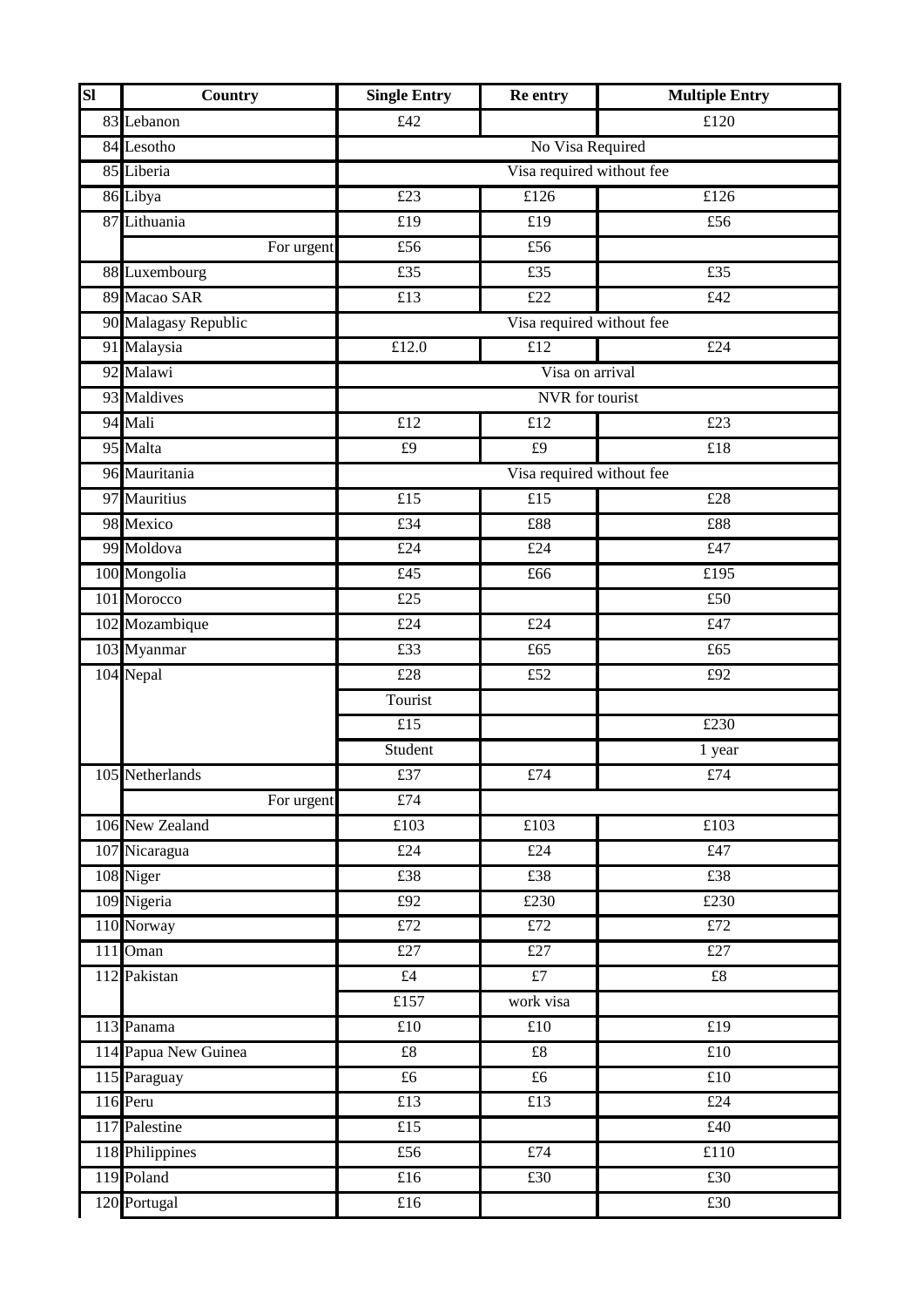| $\overline{\mathbf{S}}$ | <b>Country</b>        | <b>Single Entry</b> | Re entry                            | <b>Multiple Entry</b>                |
|-------------------------|-----------------------|---------------------|-------------------------------------|--------------------------------------|
|                         | For urgent            | £30                 |                                     | £87                                  |
|                         | 121 Romania           | £32                 |                                     | £64                                  |
|                         | For urgent            | £60                 |                                     | £126                                 |
|                         | 122 Russia            | £47                 | £47                                 | £92                                  |
|                         | For urgent            | $\overline{£92}$    | £92                                 |                                      |
|                         | 123 Rwanda            | £6                  | £6                                  | £10                                  |
|                         | 124 Qatar             | £27                 | £27                                 | £52                                  |
|                         | 125 Senegal           | $\overline{£22}$    | $\overline{£22}$                    | £134                                 |
|                         | 126 Seychelles        |                     | Visa on arrival                     |                                      |
|                         | 127 Sierra Leone      | £12                 | £12                                 | £23                                  |
|                         | 128 Singapore         | £23                 | £23                                 | £23                                  |
|                         | 129 Slovenia          | £28                 | £28                                 | £56                                  |
|                         | 130 Somalia           | $\overline{£33}$    | $\overline{£33}$                    | £65                                  |
|                         | 131 South Africa      | £38                 | £165                                | £165                                 |
|                         | 132 Spain             | £60                 | £60                                 | £87                                  |
|                         | For urgent            | £87                 | £87                                 | £135                                 |
|                         | 133 Sri Lanka         | £10                 | £10                                 | £19                                  |
|                         | 134 St Kitts & Nevis  |                     | Visa on arrival                     |                                      |
|                         | 135 Suriname          | $\overline{£17}$    | $\overline{£17}$                    | $\overline{\text{\textsterling}33}$  |
|                         | 136 Sudan             | £47                 | £90                                 | £90                                  |
|                         | 137 Swaziland         | Visa on arrival     |                                     |                                      |
|                         | 138 Sweden            | $\overline{£72}$    | $\overline{£72}$                    | $\overline{£72}$                     |
|                         | 139 Switzerland       | £37                 | £73                                 | £73                                  |
|                         | 140 Syria             | £42                 |                                     | £120                                 |
|                         | 141 Taiwan            | £48                 | £48                                 | £96                                  |
|                         | 142 Tajikistan        | £58                 | $\overline{\text{\textsterling}67}$ | $\overline{\text{£}130}$             |
|                         | 143 Tanzania          | £47                 | £47                                 | £92                                  |
|                         | 144 Thailand          | £32                 | £67                                 | $\overline{\text{\textsterling}150}$ |
|                         |                       | Tourist             | Tourist                             |                                      |
|                         |                       | £62                 | £67                                 | Non immigrant business visa          |
|                         | 145 Tonga             | $\pounds 6$         | $\pounds 6$                         | $\overline{£10}$                     |
|                         | 146 Trinidad & Tobago | $\overline{£12}$    | £12                                 | £12                                  |
|                         | 147 Tunisia           | £18                 | £18                                 | £36                                  |
|                         | 148 Turkey            | £54                 | £106                                | £177                                 |
|                         | 149 Turkmenistan      | $\overline{£29}$    | £29                                 | £66                                  |
|                         | 150 Tuvalu            | $\pounds 6$         | £6                                  | £10                                  |
|                         | <b>151</b> UAE        | £164                | £164                                | £653                                 |
|                         | 152 Uganda            | £47                 | £47                                 | £47                                  |
|                         | 153 United Kingdom    | £105                | £105                                | £105 (up to 6 Months)                |
|                         |                       |                     |                                     | £300 (up to 01 Year)                 |
|                         |                       |                     |                                     | £400 (up to 2 Years)                 |
|                         |                       |                     |                                     | £695 (up to 5 Years)                 |
|                         | 154 Ukraine           | £69                 | £69                                 | £137                                 |
|                         |                       | £137                |                                     | Urgent                               |